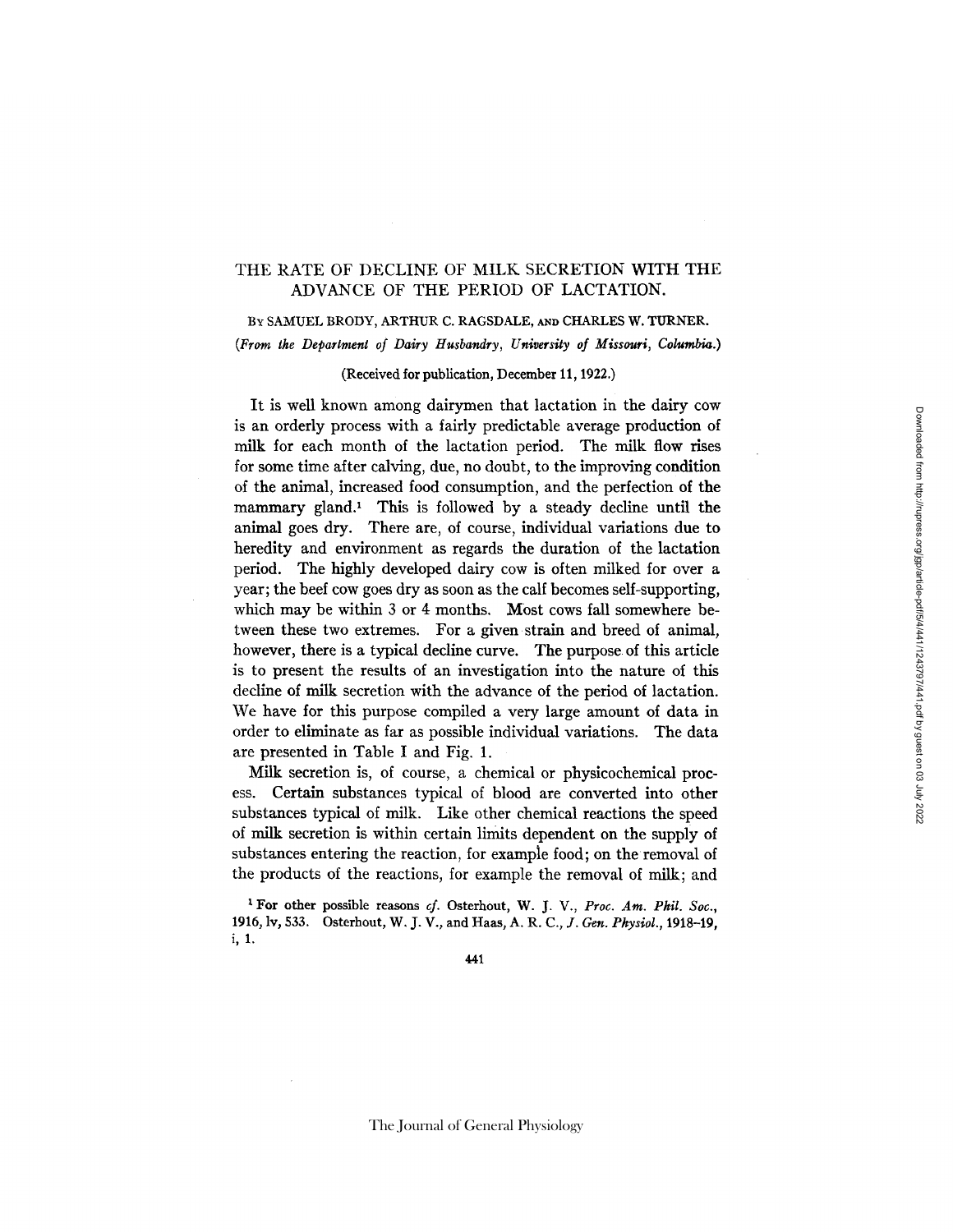probably on certain catalyzers produced by the pregnant uterus.<sup>2</sup> If milk secretion is a process of limited duration under a plentiful

| BLE.<br>А. |  |
|------------|--|
|            |  |

*Observed and Calculated\* Values on the Decline of Milk Secretion in the Dairy Cow with the Advance of the Period of Lactation.* 

| Month of<br>lactation. | Holstein <sup>†</sup> cows<br>(average, 95 lacta-<br>tion periods).<br>Milk yield per day. |             | Jersey† cows<br>(average, 305 lacta-<br>tion periods).<br>Milk yield per day. |                       | Guernsey§ cows<br>$(average, 3.215)$ acta-<br>tion periods).<br>Milk yield per day. |                       | Scrub i cows<br>(average, 32 lacta-<br>tion periods).<br>Milk yield per day. |                         |
|------------------------|--------------------------------------------------------------------------------------------|-------------|-------------------------------------------------------------------------------|-----------------------|-------------------------------------------------------------------------------------|-----------------------|------------------------------------------------------------------------------|-------------------------|
|                        | Observed.                                                                                  | Calculated. |                                                                               | Observed. Calculated. |                                                                                     | Observed. Calculated. |                                                                              | Observed. [Calculated.] |
|                        | lbs.                                                                                       | lbs.        | lbs.                                                                          | lbs.                  | lbs.                                                                                | lbs.                  | lbs.                                                                         | lbs.                    |
|                        | 39.6                                                                                       | 42.9        | 30.0                                                                          | 30.8                  | 33.3                                                                                | 36.1                  | 20.4                                                                         | 23.3                    |
| 2                      | 40.3                                                                                       | 40.5        | 29.4                                                                          | 29.1                  | 34.3                                                                                | 33.9                  | 19.0                                                                         | 19.5                    |
| 3                      | 38.9                                                                                       | 38.4        | 27.9                                                                          | 27.4                  | 32.3                                                                                | 31.9                  | 16.0                                                                         | 16.4                    |
| 4                      | 36.5                                                                                       | 36.3        | 25.9                                                                          | 25.9                  | 29.9                                                                                | 30.1                  | 14.0                                                                         | 13.8                    |
| 5                      | 33.9                                                                                       | 34.3        | 24.2                                                                          | 24.5                  | 28.1                                                                                | 28.3                  | 12.0                                                                         | 12.8                    |
| 6                      | 32.5                                                                                       | 32.5        | 22.7                                                                          | 23.1                  | 26.4                                                                                | 26.5                  | 9.7                                                                          | 9.7                     |
| 7                      | 30.8                                                                                       | 30.7        | 21.4                                                                          | 21.8                  | 24.9                                                                                | 25.1                  | 8.0                                                                          | 8.1                     |
| 8                      | 29.3                                                                                       | 29.1        | 20.6                                                                          | 20.6                  | 23.7                                                                                | 23.6                  | 7.0                                                                          | 6.9                     |
| 9                      | 27.9                                                                                       | 27.5        | 19.5                                                                          | 19.4                  | 22.4                                                                                | 22.2                  | 5.4                                                                          | 5.7                     |
| 10                     | 25.4                                                                                       | 26.0        | 18.6                                                                          | 18.3                  | 21.0                                                                                | 20.9                  | 3.7                                                                          | 4.8                     |
| 11                     | 23.2                                                                                       | 24.6        | 17.3                                                                          | 17.3                  | 19.5                                                                                | 19.7                  |                                                                              |                         |
| 12                     | 20.1                                                                                       | 23.3        | 17.3                                                                          | 16.3                  | 17.9                                                                                | 18.5                  |                                                                              |                         |

\*Values calculated from the formula  $M_i = M_o e^{-kt}$ , where  $M_i =$  milk production during any month,  $t$ ;  $M<sub>o</sub>$  is the theoretical value of the milk flow at the time of parturition;  $e$  and  $k$  have the usual meaning. The equation for the Holstein group is  $M_t = 45.32e^{-0.00555t}$ ; for the Jersey group  $M_t = 32.61e^{-0.005758t}$ ; for the Guernsey group  $M_t = 38.3e^{-0.006051t}$ ; and for the Scrub group  $M_t =$  $27.72e^{-0.01747t}$ .

t Values for the Holstein cows were obtained on animals belonging to the University of Missouri herd.

 $\ddagger$  The data for the Jersey cows were obtained on animals belonging to dairymen in Missouri.

§ The Guernsey data were compiled from advance registry records from eastern and middle western states with a sprinkling from the Pacific Coast states.

¶ The values of the Scrub cows were interpolated from Chart 2, Bulletin 188 of the Iowa Experiment Station (1919).

*Cf.* Lane-Claypon, J. *E.,* and Starling, E. H., *Proc. Roy. Soc. London, Series B,*  1906, lxxvii, 505. O'Donoghue, *C. H., Quart. J. Micr. Sc.,* 1911-12,1vii, pt. 2,187. Ribbert, H., Arch. Entwcklngsmechn. Organ., 1898, vii, 688. Basch, K., Deutsch. *reed. Woch.,* 1910, xxxvi, 987. Goltz, F., and Ewald, J. R., *Arch. ges. Physiol.,*  1896, lxiii, 362.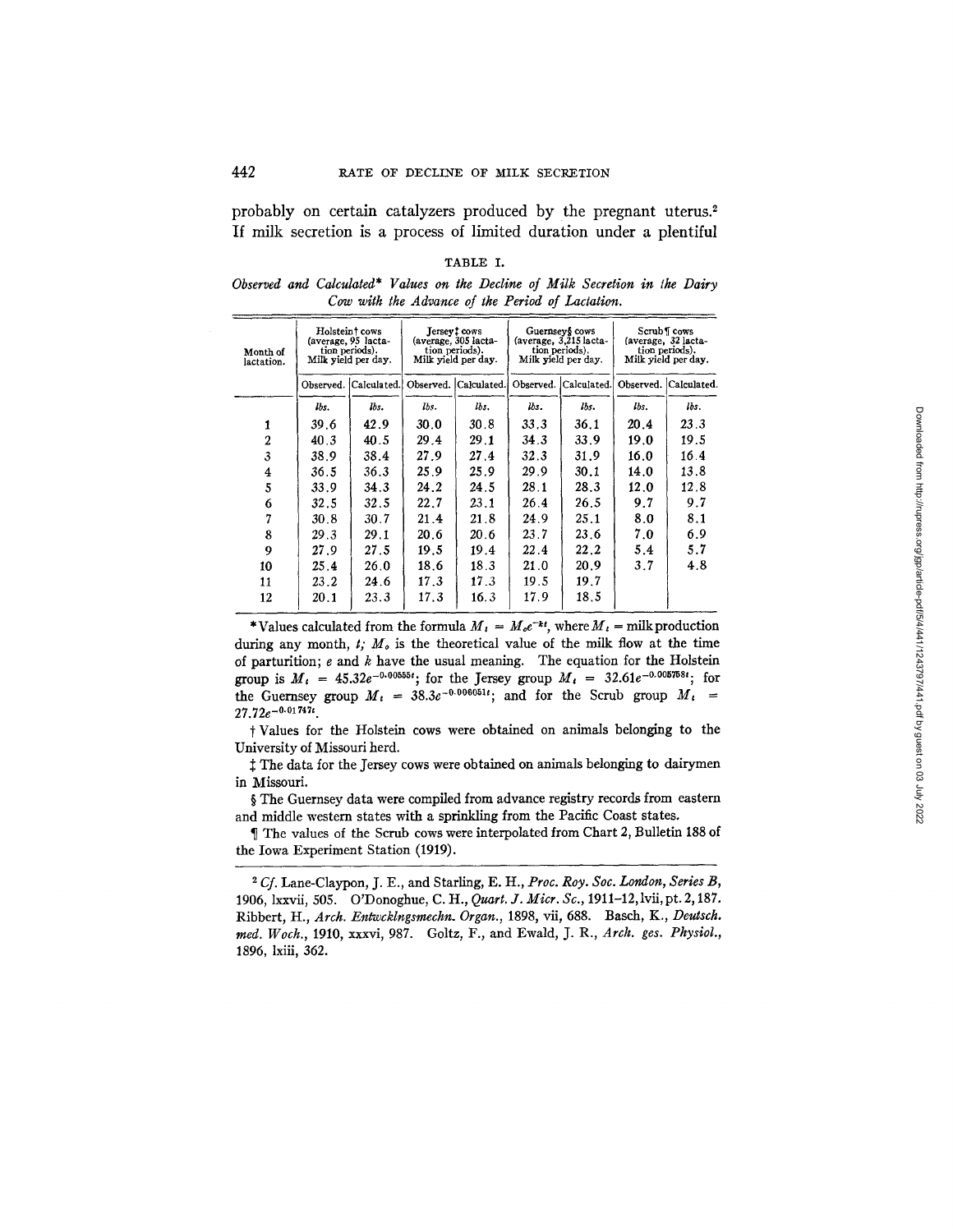food supply, then there must be some factor other than food which limits the speed of the process. If the limiting reaction is chemical in nature then the decline of the speed of milk secretion should be expressed by the formula of some chemical reaction.



FIo. 1. The rate of decline of milk secretion with the advance of the stage of lactation. The observed values are placed along side the continuous lines of the equation  $M_t = M_{\nu}e^{-kt}$ .

This possibility can be tested easily by attempting to fit formula expressing the course of chemical reactions to the milk data. Table I and Fig. 1 show that the equation of a monomolecular chemical reaction expresses the course of decline of milk secretion with the advance of the period of lactation.